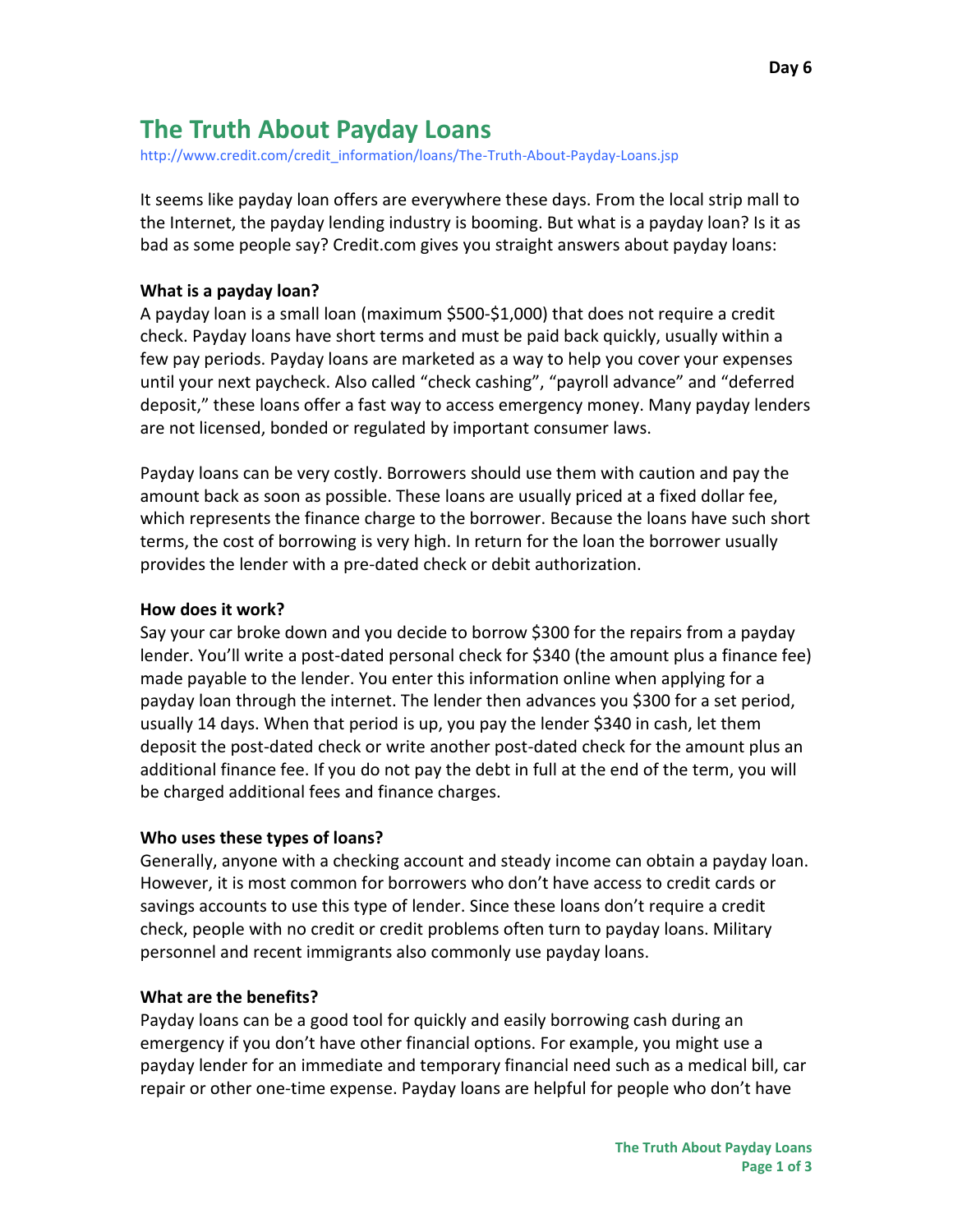credit cards or savings available. Because the loans do not require a credit check, they are easy for people with financial problems to obtain.

## **What are the negatives?**

It is crucial that you repay a payday loan as soon as possible. Many people get into trouble with these types of loans when they are unable to quickly repay the debt. If you can't repay the loan at the end of the term, you'll be charged expensive additional fees. It is very costly to be stuck in a payday loan cycle for a long time and can lead to larger financial problems. Payday loans are also much more expensive than other methods of borrowing money. In most cases the annual percentage rate (APR) on a payday loan averages about 400%, but the APR is often as high as 5,000%. A standard credit card has an APR of 12% and a standard loan APR is around 7%. If possible, it is better to use a credit card or tap into your savings in the event of an emergency.

## **What about usury laws?**

Numerous states have very specific laws that regulate the lending industry. Called "usury laws" these regulations define permissible lending terms and rates. Some states also have laws that regulate the amount a payday lender can lend to consumers and how much they can charge for the loan. Other states ban payday lending outright, such as New York. These laws vary widely. Payday lenders often work around these regulations by partnering with banks based in other states, such as Delaware. It is important to read the fine print on the payday loan offer and understand your consumer rights.

## **Should I apply for a payday loan?**

Before you consider applying for a payday loan, step back and consider your options. Ask yourself if it really is an emergency. Payday loans can be helpful for one-time emergency costs such as medical fees but are not a good idea for funding unnecessary expenses. Is it possible to wait to repair your car or pay your bills until your next paycheck? Remember, a \$25 late fee on a bill is cheaper than a \$40+ finance charge for a payday loan. Think about other ways to borrow money:

## **Alternatives to payday loans**

- Negotiate a payment plan with the creditor
- Charge the amount to your credit card
- Receive an advance from your employer
- Use your bank's overdraft protections
- Borrow money from your savings account
- Ask a relative to lend you the money
- Apply for a traditional small loan
- Ask your creditor for more time to pay a bill

If you have evaluated all of your options and decide an emergency payday loan is right for you, be sure to understand all the costs and terms before you apply.